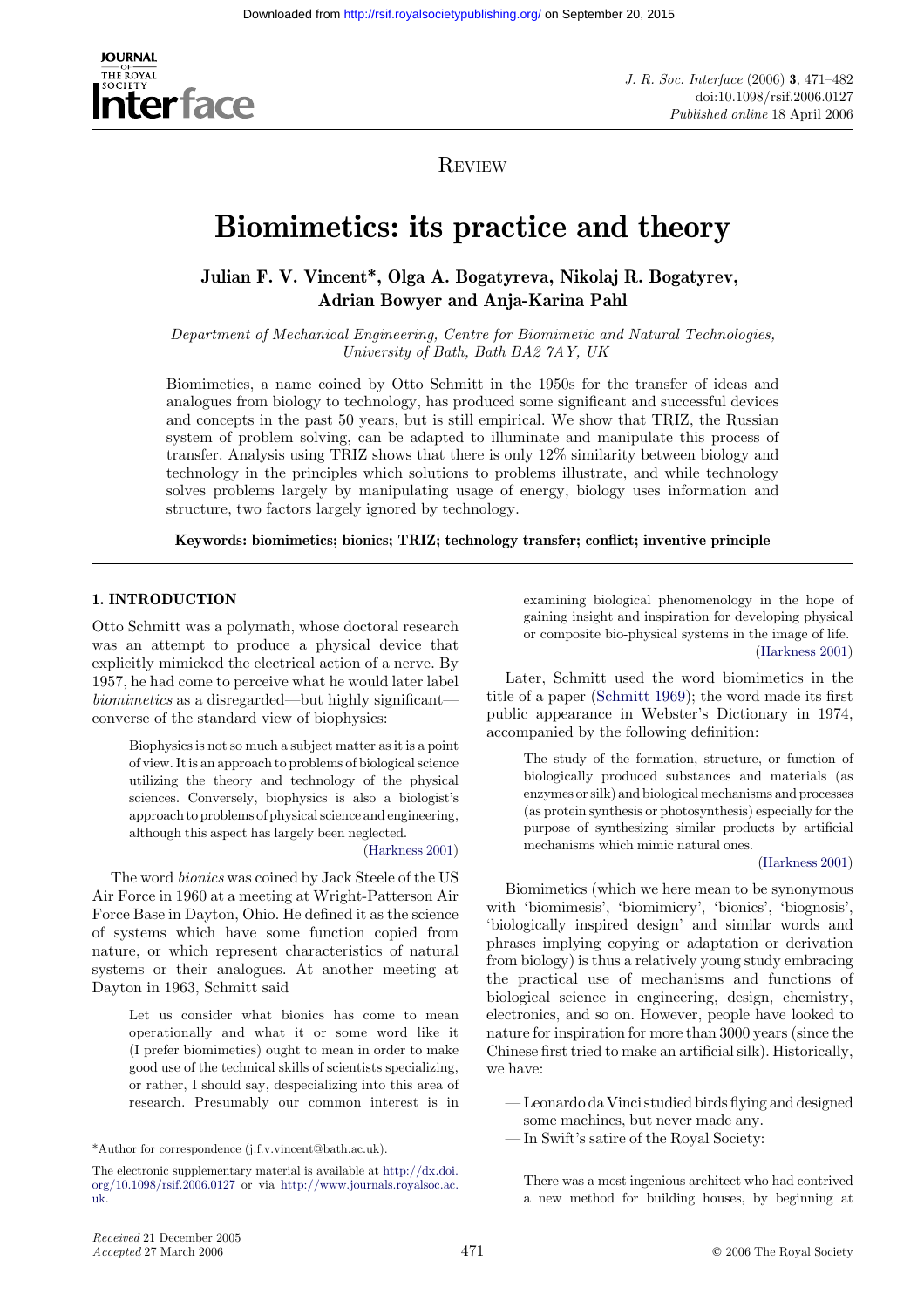the roof, and working downwards to [the](http://rsif.royalsocietypublishing.org/) [foundation;](http://rsif.royalsocietypublishing.org/) which he justified to me by the like practice of those two prudent insects the bee and the spider.

(Swift 1726)

— Henry Mitchell of the American Coast Survey invented a pile

so cut that the lower portion of it, of a space of six or eight feet, presents the appearance of a number of inverted frustums of cones, placed one above the other.

When this sways under the action of waves it sinks deeper into the sea bed, a design

borrowed from nature ...certain seed vessels, by virtue of their forms, bury themselves in the earth when agitated by wind or water.

> (from H. D. Thoreau's Journal (1859); thanks to Prof. Kalman Schulgasser for the information)

— Pettigrew had some pithy comments to make about people's failure to produce a usable flying machine, saying that

It has been cultivated, on the one hand, by profound thinkers, especially mathematicians, who have worked out innumerable theorems, but have never submitted them to the test of experiment; and on the other, by uneducated charlatans who, despising the abstractions of science, have made the most ridiculous attempts at a practical solution to the problem.

Interestingly, he also pointed out that the invention of the hot air and hydrogen balloons had misled research, causing people

to look for a solution. by the aid of a machine lighter than air, and which has no analogue in nature.

(Pettigrew 1873, p. 209)

Pettigrew thus missed the analogy of a balloon in air and a neutrally buoyant organism in water.

— Clement Ader designed and built several steampowered aircraft (Eole) usin[g the wing desi](#page-11-0)gn of a bat. He attained a flight of 300 m or so, but could not gain control with such a compliant wing (Coineau & Kresling 1987).

The following list is by no means complete; the Internet is a large and unreliable source of further exam[ples. We have chosen exam](#page-10-0)ples which are contentious, interesting or iconic.

- The stable wing designed by Ignaz and Igo Etrich in 1904 was derived from the large (15 cm span) winged seed of *Alsomitra macrocarpa*, a liana which grows on islands in the Pacific (Coineau & Kresling 1987). The seed with its outgrowths functions as a flying wing and can glide for significant distances.
- Velcro is an invention derived from the action of the hooked seeds of the bu[rdock plant which](#page-10-0)

caught in the coat of George de Mestral's dog when they were out on a walk (Velcro 1955). The first use he wanted to put the concept to was a novel type of zip fastener.

- Jeronimidis analysed the main toughening mechanism of wood in tension a[nd decided it](#page-11-0) was due to the orientation of cellulose in the walls of the wood cells, which is commonly at  $15^{\circ}$  to the long axis of the cells in softwoods. He made assemblages of tubes with various orientations of glass fibre in a resin matrix and showed that this indeed produces the toughest material (Gordon & Jeronimidis 1980). In another series of tests he showed that this structure is, weight-for-weight, about five times tougher than anything else in impact (Chaplin et al. 1983).
- Th[e](#page-10-0) observation that the [leaves](#page-10-0) [of](#page-10-0) [the](#page-10-0) [lotus](#page-10-0) [are](#page-10-0) always clean, despite growing in muddy and stagnant water, led to the production of Lotusan, [a paint for self-cle](#page-10-0)aning surfaces (Barthlott & Neinhuis 1997). Similar surface textures are used to repel dirt or make it easily removed (e.g. a honey spoon which drains completely), and have been observed in many other plants a[nd in other](#page-10-0) [systems, such](#page-10-0) as insect wings (Wagner *et al.*) 1996). The same surface properties are now being developed on metals.
- Antireflective surfaces have been discovered several times on insect eyes (Bernhard et al[. 1965;](#page-11-0) [Park](#page-11-0)er et al. 1998), wings of insects (Stoddart et al. 2006) and leaves of plants in the understorey of tropical forests (Lee 1986). This has now been manufactured on polyth[ene sheet, which is](#page-10-0) [adhered to the](#page-11-0) glass surface of [a solar panel](#page-11-0) [\(usin](#page-11-0)g glue which matches the refractive indices), resulting in a 10% [improvem](#page-10-0)ent in capture of light.
- Soft Kill Option (a finite-element model by Mattheck (1989) developed from his studies on stress-relieving shapes in the adaptive growth of trees) was used to design the chassis of the DaimlerChrysler Bionic Car based on the shape [of the boxfish \(](#page-10-0)Ostracion meleagris), which has the unusual combination of a large volume within a small wheelbase (Anon 2005). It is possible that this design is based on original observations by Daniel Weihs and others (Bartol et al. 2005), but this is not acknowledged by DaimlerChrysler in their promotional [literature.](#page-10-0)
- Dry adhesive tape has been made using the adhesive mechanism of ge[cko feet. A single](#page-10-0) gecko foot hair (seta) adheres equally well to hydrophobic and hydrophilic surfaces, generating van der Waals forces of 10 MPa, showing that the adhesive properties of gecko setae are a result of the size and shape of the tips, which conform to the local surface topography, and are not strongly affected by surface chemistry (Autumn et al. 2001; Geim et al. 2003).
- A micro-air vehicle has been made with oscillating wings inspired (in part) by birds (Jones & Platzer 2002), especially those flyi[ng low over water](#page-10-0) [making use of th](#page-10-0)e ground effect. This is particularly interesting because it also illustrates the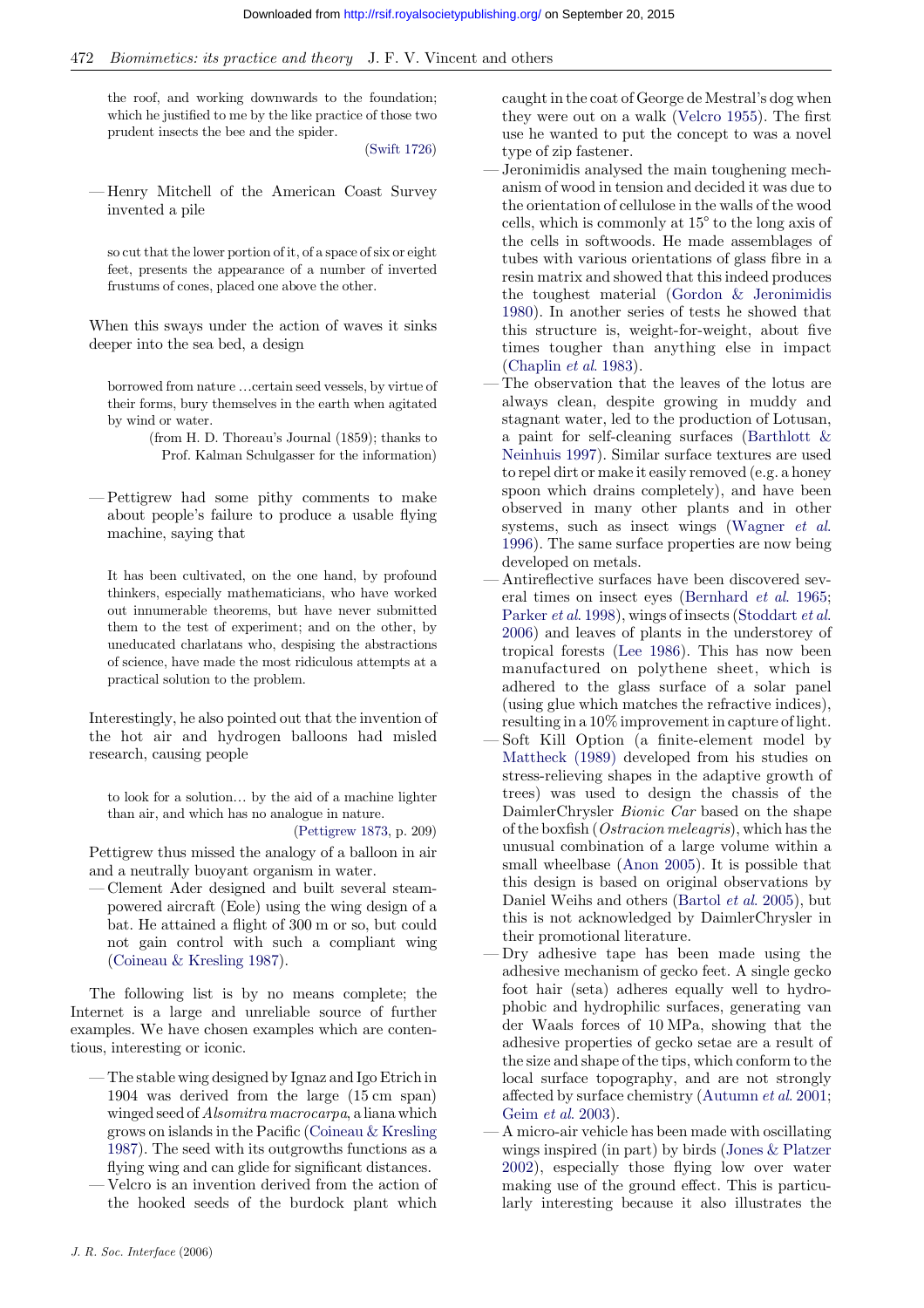limitations which observatio[n](http://rsif.royalsocietypublishing.org/) [of](http://rsif.royalsocietypublishing.org/) [nature](http://rsif.royalsocietypublishing.org/) [can](http://rsif.royalsocietypublishing.org/) impose. Although the Jones & Platzer design uses up-and-down motion of wings, it is technically plunging rather than flapping since the whole aerofoil is moved up and down by the same amount along its span (Lai & Platzer 2001), which is anatomically impossible for an animal which has the wing attached to the body at one end. The plunging aerofoils have a changing angle of incidence since [they move on an arc](#page-10-0), but their (summed) net angle is zero. They therefore provide mainly thrust; lift and control are provided by a separate fixed wing. Yet the design is inspired by nature. The problem has always been stated as 'how can we implement flapping flight?' rather than 'how can we oscillate one or more aerofoils so as to produce thrust?' The effect is identical if the aerofoils are mounted vertically rather than horizontally, which could be a mechanism which seals use to generate thrust with their hind limbs.

- Robotic control systems inspired by natural neural circuits, especially those of insects, prove to be exceptionally robust and simple (Reeve & Webb 2001).
- By clever design of its 'ear' drums and associated nervous system, a fly (Ormia ochracea) increases the time difference between the two [ears in response](#page-11-0) [to a](#page-11-0) noise and can detect the source of the sound highly accurately (Mason *et al.* 2001).
- Camouflage, especially during the Second World War, was biomimetic under the direction of Hugh Cott. More recently, motion camouflage has been described and wil[l be implemented](#page-10-0) (Anderson & McOwan 2003). An example is given by the dragonfly which, as it approaches its prey on the wing, endeavours to occupy the same part of the prey's visual field, thus appearing [not to move](#page-10-0) [and therefore n](#page-10-0)ot to be a threat. It is difficult to detect an object moving towards you if all it does is increase in size.
- The surfaces of earth-moving machinery (ploughs, bulldozers) can be made more effective when modelled on surfaces of soil-moving animals which have geometrically optimized ridges and bumps. This reduces the degree of interaction of the earthmoving surface with the soil, reducing friction and improving separation of the soil from the plough (Li et al. 2004).
- The vortices induced by ridges on shark skin can cut down friction drag significantly. This is being used on the hulls of sailing boats (and outlawed in [competition, s](#page-10-0)o it is obviously very successful!) and the lining of pipes carrying liquid. The same system has been used on aircraft, showing drag reduction of  $5-10\%$  (Bechert *et al.* 2000). (See also swimwear below.)
- The divided wing tip of birds with wings of low aspect ratio (buzzard, vulture, eagle) reduces tip drag (T[ucker 1993\) and can](#page-10-0) be abstracted into a loop that reduces drag in aircraft wings and underwater propellers (Stache 2004).
- The fins of fishes are much more efficient propulsors than [conventiona](#page-11-0)l propellers and have been

implemented (as 'nektors') in small submersibles by Nekton, Inc. These vessels, with four nektors, have all six degrees of freedom of movement. An early example of the concept is the Twiddlefish (McHenry et al. 1995).

- The body shape of a penguin has extremely low drag and has been used to design low-drag dirigibles (Bannasch 1993).
- [The bumpy surface of](#page-10-0) the elytra of beetles from the Namibian desert encourages the formation of droplets of water from damp air at the dew point ([Parker & Law](#page-10-0)rence 2001). This mechanism is being implemented by QINETIQ.
- Many architects use biology as an inspiration. Some, such as Frei Otto, make direct and useful [reference and so produce](#page-11-0) efficient lightweight tensile structures taking direct inspiration from spider webs (Coineau & Kresling 1987). Architects commonly use biology as a library of shapes. As decoration (Art Nouveau, Jungendstil, and the like), this is obviously acceptable, but the client still has to be abl[e to afford it. Unfortunatel](#page-10-0)y, biology is also used ineptly as a structural rationale, and Frei Otto was as guilty of this as anyone, with his notorious 'pneu' studies, where he claimed that all biology is the product of inflatable structures, totally missing the point that the shape of a soap bubble is necessitated by the inability of a soap film to resist shear; therefore, the skin of an object shaped like a soap bubble will also be shear-free and thus lighter and more efficient.

Some systems may be apocryphal in their derivation, have the status of urban myth, or be the product of overenthusiasm:

- It is uncertain whether Joseph Paxton got his ideas for the Crystal Palace from the leaves of a giant water lily: he used a leaf as an illustration during a talk at the Royal Society of the Arts in London, showing how to support a roof-like structure, and the myth may have grown out of over-enthusiastic reportage (Vogel 1998). Certainly there is little similarity between the design of the water lily leaf (which uses support of radial tapering beams) and the design of the roof of the Crystal Palace (which, with its co[rrugations, m](#page-11-0)ore resembles other types of leaf, such as beech or hornbeam).
- There are stories that Eiffel's tower was based on the structure of trabecular struts in the head of the human femur, or the taper of a tulip stem. In fact, it was constructed to resist wind loading, a topic in which Eiffel was an early expert. In the construction of the tower, the curve of the base pylons was calculated, so that the wind loads were resisted related to their force and the moment exerted with height. Thus, even in the strongest winds the tower sways no more than 12 cm.
- Swim-suits whose surface structure is modelled on sharkskin (see above) do not reduce drag significantly when their performance is examined objectively (Stager et al. 2000). They probably support the muscles to some extent.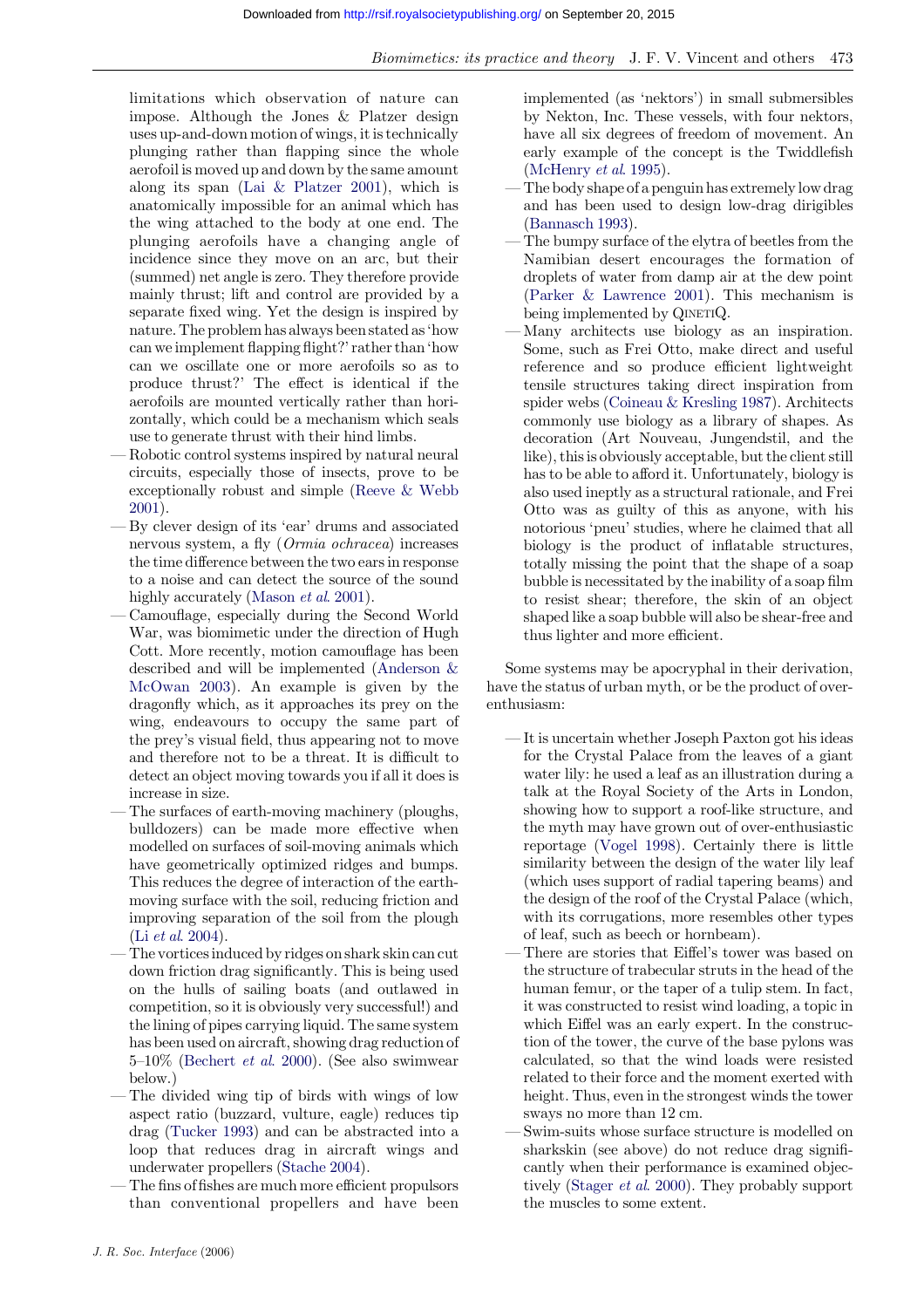— Polar bears are supposed to have [a](http://rsif.royalsocietypublishing.org/) [dark](http://rsif.royalsocietypublishing.org/) [skin](http://rsif.royalsocietypublishing.org/) [to](http://rsif.royalsocietypublishing.org/) protect them from UV, but have hairs that transmit radiation down to the skin. However, it appears impossible for the hairs to act as light guides since they are largely hollow, and the air spaces which will reflect and disperse radiation rather than transmitting it. There is no referred study published about this supposed phenomenon.

# 2. A FRAMEWORK FOR BIOMIMETICS

No general approach has been developed for biomimetics, although a number of people are currently developing methods for searching biological literature for functional analogies to implement. We think that this is only part of the required framework. Although it is well known that design and engineering are rendered much easier with use of theory, in biomimetics, every time we need to design a new technical system we have to start afresh, trying and testing various biological systems as potential prototypes and striving to make some adapted engineered version of the biomimetic device which we are trying to create. Additionally, the transfer of a concept or mechanism from living to nonliving systems is not trivial. A simple and direct replica of the biological prototype is rarely successful, even if it is possible with current technology. Some form or procedure of interpretation or translation from biology to technology is required. More often than not, the technical abstraction is possible only because a biologist has pointed out an interesting or unusual phenomenon and has uncovered the general principles behind its functioning (e.g. the self-cleaning lotus effect). Only then does the biological principle become available outside biology for biomimetic use. The result is often unexpected (e.g. self-cleaning buildings) and the final product—in this instance, a paint containing particles—seldom resembles the biological prototype. We present here a logical framework that we believe exposes some important underlying patterns.

Approximately 50 years ago in Russia, a particularly successful problem-solving system began to be developed. It was named TRIZ, the acronym of Teorija Reshenija Izobretatel'skih Zadach (loosely translated as 'Theory of Inventive Problem Solving').TRIZ is well known for its successful transfer of various inventions and solutions from one field of engineering to another. Since the main thrust of biomimetics is also to transfer functions, mechanisms and principles from one field to another, TRIZ seems the ideal starting point (Bogatyrev 2000; Vincent & Mann 2002). We also use TRIZ as a functional summary and definition of engineering methodology, a novel use of the system. We know of no other strategy or system which is so powe[rful and so](#page-10-0) [gener](#page-10-0)[al. Since TRIZ is not ve](#page-11-0)ry well known to Western science and technology, a short description is necessary, outlining its normal use by problem solvers.

TRIZ is a collection of tools and techniques, developed by Genrich Altshuller and Rafik Shapiro (Altshuller 1999) that ensures accurate definition of a problem at a functional level and then provides strong indicators towards successful and often highly

innovative solutions. At the definition stage, a number of techniques are used to ensure that the problem is placed properly within its context (simply changing the context may solve the problem.) and the available resources listed. In the most popular (though probably not the best) technique for solution, the problem is then characterized by a pair of opposing or conflicting characteristics (typically 'what do I want' and 'what is stopping me getting it', but Hegel's thesis and antithesis will do as well, suggesting that it is a form of dialectic process), which can be compared with pairs of characteristics derived from other, solved, problems derived from the examination and analysis of more than three million significant patents.

In order to standardize the process, each of the conflicting characteristics has to be assigned to a term contained in a definitive list of 39 contradiction features (Domb 1998; Altshuller 1999). The solved problems whose conflict pairs match most closely those of the problem under examination are then used as analogues of the solution that is being sought, and thus provide the [synthesis to complete the diale](#page-10-0)ctic of thesis–antithesis. In order to make this matching process easier, the inventive principles derived from existing patents are entered into a matrix with the antithetic features along the top, and the desired features arranged along the vertical axis. This *contradiction matrix* then serves as a look-up table. Hence, the problem is resolved. Crucially, this method allows the problem, and its derived analogue(s), to be separated from their immediate context, so that solutions to any problem can be drawn from a very wide range of science and technology. Hence, TRIZ should become a suitable vehicle for identifying functions and transferring them from nature to engineering. In passing, one of the characteristics of this method, which points to something much deeper, presumably soluble only by some philosophical argument, is that the more apparently incompatible the contradiction features are, the stronger the solution which will be revealed. This has to mean that the nature of the problem is better defined, or perhaps even identified, by a thesis–antithesis pair that is as conflicting as possible. Therefore, a robust definition assists the identification of a more robust synthesis to the dialectic. That such a system of definition and solution of a problem should emerge from Russia is not surprising when it is realized that similar philosophical arguments and teaching are (or were) given to Russian children while still in school.

# 3. SOLVING PROBLEMS IN BIOLOGY AND **TECHNOLOGY**

The nature and organization of biology and engineering are very different: organisms develop through a process of evolution and natural selection; biology is largely descriptive and creates classifications, whereas engineering is a result of decision-making; it is prescriptive and generates rules and regularities. Types of

<sup>&</sup>lt;sup>1</sup>In TRIZ these are called *inventive principles*, of which there are about 40. Appendix 1 of the electronic supplementary material lists both technical and biological examples of the principles.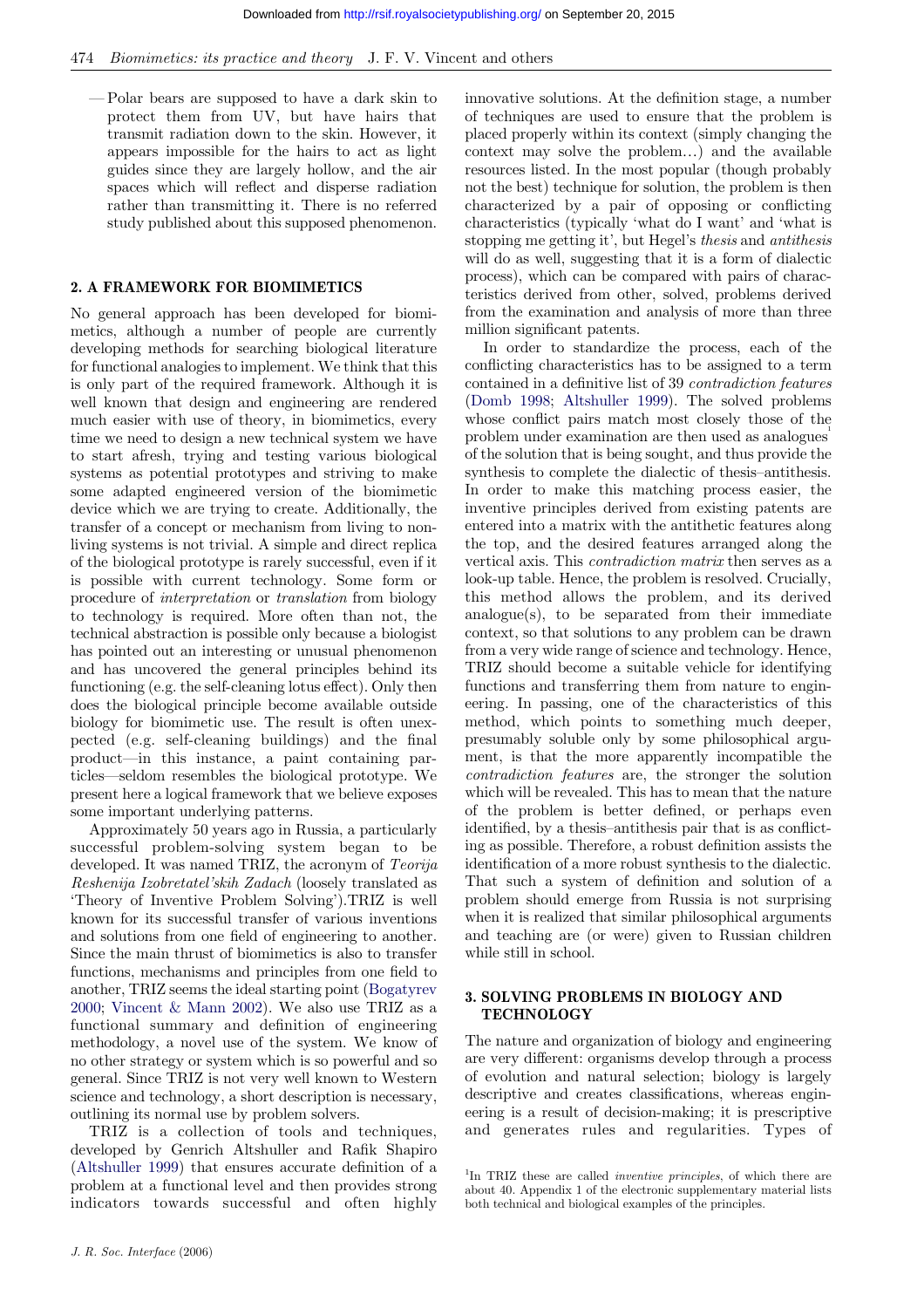classification can be hierarchical (e[.g.](http://rsif.royalsocietypublishing.org/) [phylogenetic\),](http://rsif.royalsocietypublishing.org/) parametric (e.g. cladistic, or like the Periodic Table) or combinatorial. However, the driver for change in biology and engineering may well be the same: the resolution of technical conflict.

We present a case study based on a relatively simple natural fibrous composite material—the outer covering or cuticle of arthropods. This layer of material, produced by a single layer of epithelial cells, is called upon to provide a large number of functions, such as shape, structure, hinges, barrier, filter and similar functions (Neville 1975). Some of these functions are intrinsically and profoundly conflicting, although obviously since they coexist some form of compromise must have been evolved, so that the cuticle can be multifunctional. A list [of these funct](#page-10-0)ions and the associated characteristics of cuticle was generated partly by reference to literature (such as Neville 1975) and partly from experience with insects and insect cuticle over the years.

Consider, then, the function of the cuticle in providing a stiff support or exoskeleton for the insect, attachment for musc[les, mechanic](#page-10-0)al protection and control of shape (Vincent 2005). A uniformly stiff skeleton does not permit movement, so hinged areas are needed. In the insect, this has been achieved by making the cuticle softer along the hinge line. This appears to be the same [as TRIZ inven](#page-11-0)tive principle (IP) 3: Control of local quality, which is characterized by the following statements: use gradients instead of uniformity (change an object's structure, or its environment, from homo- to heterogeneous); compartmentalize (make each part of an object more adapted to its own purpose); introduce multifunctionality (make each part of an object fulfil a different function like a pencil with an eraser; a hammer with a nail-puller; or a Swiss army knife). Translated into cuticular structure, the hinge areas have different amounts and orientation of chitin (the fibrous component), and the matrix proteins are chemically different from the stiff areas and so more hydrated and softer; the geometry of the hinge can be linear (for an intersegmental membrane) or circular (for a hair socket). Second, stiffness requires extensive cross-linking of the matrix protein, which militates against the use of the cuticle as a labile, resorbable chemical energy store (important for insects which feed only intermittently, such as Rhodnius prolixus, a blood-sucking bug). The resolution of this conflict is achieved by processes described by IP 2: Extraction—extract, isolate or remove an interfering or necessary part or property from an object. Its cuticular translation is to have a minimum of two layers of cuticle, the inner one being only partially stabilized and available for resorption. Since this layer is more likely to take loads in tension, its ability to resist compression is less important. Third, an external skeleton is a barrier to transmission of sensory information about the external environment, a function provided by sensory hairs and holes (the functional basis of the campaniform sensillum and slit sense organ). Note that translucent cuticle, needed over photoreceptors (IP 3), can still be cross-linked and stiff. Resolution here is achieved by the morphology of IP 31 Porous materials, make an object porous; use the pores to introduce a useful substance or function. Last, the animal will gain

advantage if it recycles as much of the old cuticle as possible when synthesizing the new one at the moult, which stiffness will compromise since it requires extensive cross-linking. Larval and nymphal cuticles tend to be less cross-linked than adult cuticles, probably for this reason. Resolution is achieved in soft-bodied larvae by prestressing the material in tension to allow the structure to take compressive forces (i.e. a hydrostatic skeleton), which provides protection before the challenge and is described in IP 9 Prior counteraction.

In order to compare these biological resolutions of a design conflict with those which technology would use, it is necessary to convert the functions identified in the cuticle into the conflict topics that TRIZ recognizes. For instance, the functions change stiffness, protection, soft cuticle and stiff skeleton are all reduced to conflict number 11, which is defined as *stress or pressure* (compression, tension or bending). Similarly, keep poison out, self cleaning, surface properties and waterproof all become conflict number 30, which is external harm affects the object. The conflicting functions are similarly classified into the standard TRIZ features, which now allow the conflicts to be treated in the standard TRIZ system (Vincent & Mann 2002) and a direct comparison to be made between technical and biological solutions to the same problem.

One outcome of this study is that biology and technology solve proble[ms in design in rather d](#page-11-0)ifferent ways. Apart from similarities in spectral filtering which allow the cuticle to let visible light through to photoreceptors, yet resist damaging UV radiation (a resolution which we would resolve in the same way that the insect does), most of the functions of cuticle are provided by detailed control of properties over a very short distance at a chemical and morphological level, summarized in IP 3. The TRIZ matrix derived from technology reveals that we tend to use a rather blunter, more global approach. This is illustrated by the fact that IP 35 is the commonest resolution in the TRIZ matrix, which involves changing a parameter, such as temperature.

TRIZ was conceived in and derived from the environment of things artificial, non-living, technical and engineering. But biomimetics operates across the border between living and non-living systems. And since the reason for looking to nature for solutions is to enhance technical functions, it is necessarily true that TRIZ does not contain many of these functions, and probably does not have the means of deriving them. Despite the fact that TRIZ is the most promising system for biomimetics, we still have a mismatch. This is conflated by a number of factors that are currently not normally observed in a technical system. For instance, the more closely an artificial system is modelled on a living prototype, which is typically complex and hierarchical, the more frequently we have emergent effects, which are unpredictable, therefore mostly unexpected and often harmful. Furthermore, one of the basic features of living systems is the appearance of autonomy or independence of action, with a degree of unexpectedness directly related to the complexity of the living system. This gives living systems great adaptability and versatility, but at the expense of the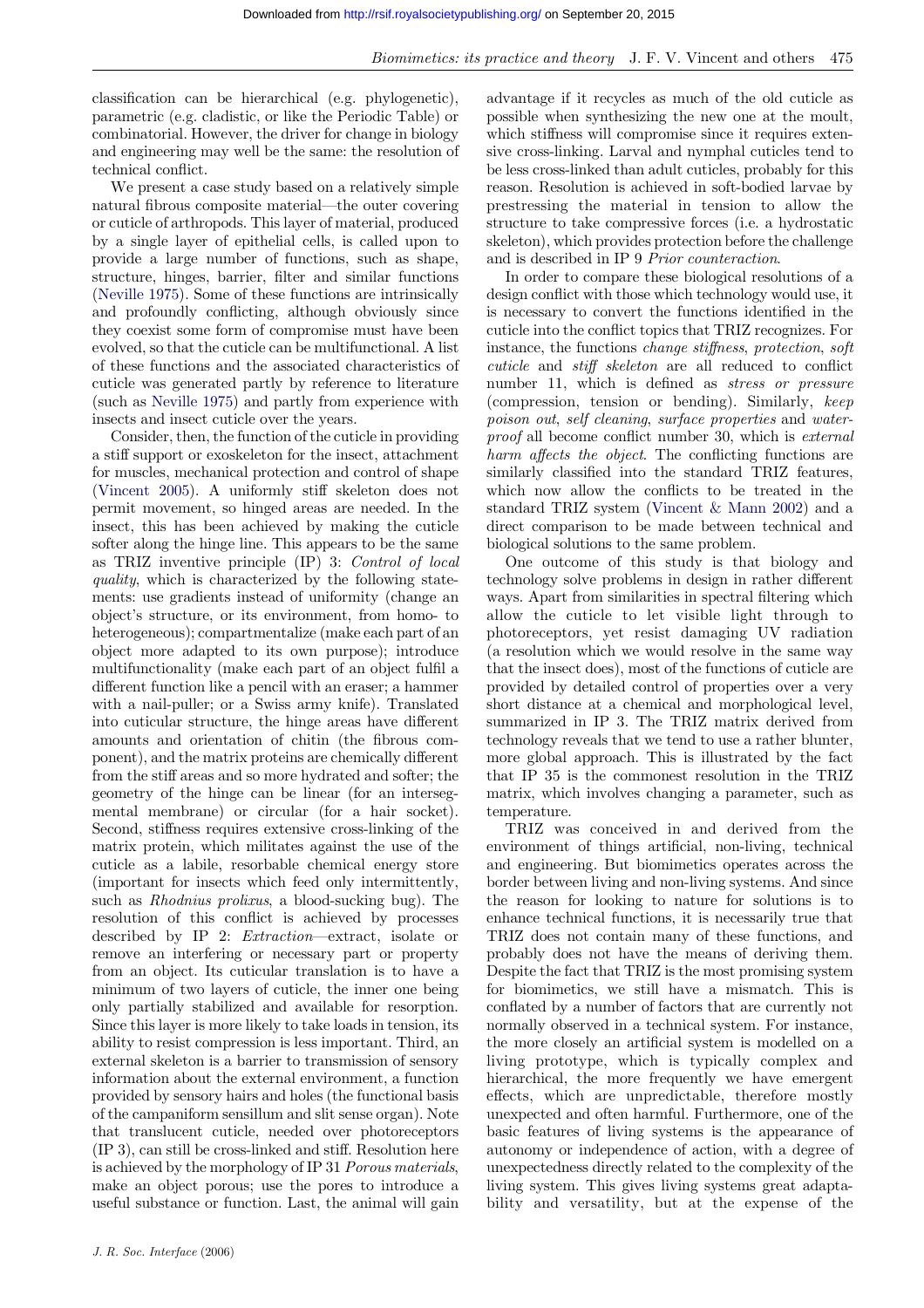predictability of the system's behaviour [by](http://rsif.royalsocietypublishing.org/) [an](http://rsif.royalsocietypublishing.org/) [external](http://rsif.royalsocietypublishing.org/) observer. In general, we do not accept unpredictability in technical systems; indeed, we avoid it. But we need to consider this even in our current technology, since nearly every technical system is actually a combination of a technical system in the narrow sense, and a living (usually human) system which is the operator of this technical system. This immediately suggests a broader and more general definition of the term technical system—a biological system, part of the functions of which is delegated to a device that is mostly artificial and/or non-living. This definition includes agriculture. This consideration is commonly omitted; technical systems are often considered in isolation, neglecting any broader context despite the fact that engineering is really a subset of human behaviour. At best this can lead to reduced effectiveness, at worst it produces technological catastrophes and/or social tension and unrest.

Another TRIZ concept of which we make much use is the System Operator or '9 Windows'. It is commonly depicted as nine squares arranged  $3 \times 3$ , horizontally representing time ('before', 'now' and 'after') and vertically representing size or hierarchy. This allows us to regularize levels of hierarchy above and below almost any object being studied that can be in a different condition (growth, death, attainment of a goal and so on) before and after the time at which they are currently being considered. In biology, the hierarchical levels are organelle, cell, tissue, organ, organism, population, ecosystem; the hierarchical level of the object under scrutiny is always referred to as the System. The super-System represents the assemblage of which the System is apart (for a cell it is the tissue; for an organism it is the population) and the sub-System represents one of the components of the System (for a cell it is an organelle; for an organism it is an organ).

Increasingly, we are finding that this classification which in TRIZ is usually regarded simply as a way of expanding the conceptual approach to a problem—is an integral part not only of understanding the problem but of divining where the solution to the problem might lie. This is because the System Operator, especially in biology, defines the context of the System. The implication is that context is less important in engineering, which, in turn, implies that integration between hierarchies (insofar as they exist in engineering) is less good. To some extent this is true, since we find, empirically, that the solution to a problem where hierarchy is less important (as in engineering) usually lies at the same level within the hierarchy (this is probably obvious), whereas the solution to a problem where hierarchy is integral usually lies at a level above (or occasionally below) the current level of the System (figure 1). This result is not obvious. It is apparent, though, that we should take into account the relationship of the sub-System and super-System to a given System. Therefore, we also consider the hierarchy (which regulates resources, energy distribution and the capacity of the System in space and time) and the inertia, (which affects the likelihood of an effect being expressed on a different level of the hierarchy). The further the super-System is from the effector in terms of hierarchical levels, the less the likelihood that



Figure 1. The System Operator hierarchy for biological systems.

the effect will be expressed at the remote level. This causes cumulative properties of biological effects which appear as emergent effects. An effect has influence in the super-System, and the super-System tries to compensate for the actions/effects of its sub-Systems. But the only System that 'wants' to change is that which has a goal. The inherent inertia (homeostasis) in biological systems, due to negative feedback, opposes change. That is why an active effect is always coercive at the levels of the super-System and environment, a fact emphasized by the few positive-feedback systems in nature, for example the pheromonal/behavioural induction of swarming in locusts. If the organism is considered as the System (figure 1), then super-System is the environment or ecosystem and sub-System is the organ within the organism. Such classification is to some degree arbitrary, but the general rules are that the super-System 'wants' to maximize input and use the System as a resource, while the System 'wants' to minimize effort and wants its resource from the super-System.

#### 4. TRIZ AND BIOLOGY: THE SYNTHESIS

We have analysed some 500 biological phenomena, covering over 270 functions, at least three times each at different levels of hierarchy. In total, we have analysed about 2500 conflicts and their resolutions in biology, sorted by levels of complexity (Vincent *et al.* 2005). Even so, this is less than a thousandth of the data contributing to the engineering TRIZ system. To enable us to process this huge amount of information, we established a logical framework (Bogatyreva et al[. 2004\) captured](#page-11-0) by the mantra: *things do things somewhere*. This establishes six fields of operation in which all actions with any object can be executed: things (substance, structure) includes hierarchicall[y structured material, i](#page-10-0).e. the progression sub-system–system–super-system; do things (requiring energy and information) implies also that energy needs to be regulated; somewhere (space, time). These six operational fields re-organize and condense the TRIZ classification both of the features used to generate the conflict statements and the inventive principles (appendix 2—electronic supplementary material). Although this generalization blunts the contradictions tool of TRIZ, it actually makes other processes easier (e.g. the implementation of functional analysis in TRIZ, commonly called the Substance–Field system) and is considerably more logical and easier to use than the 39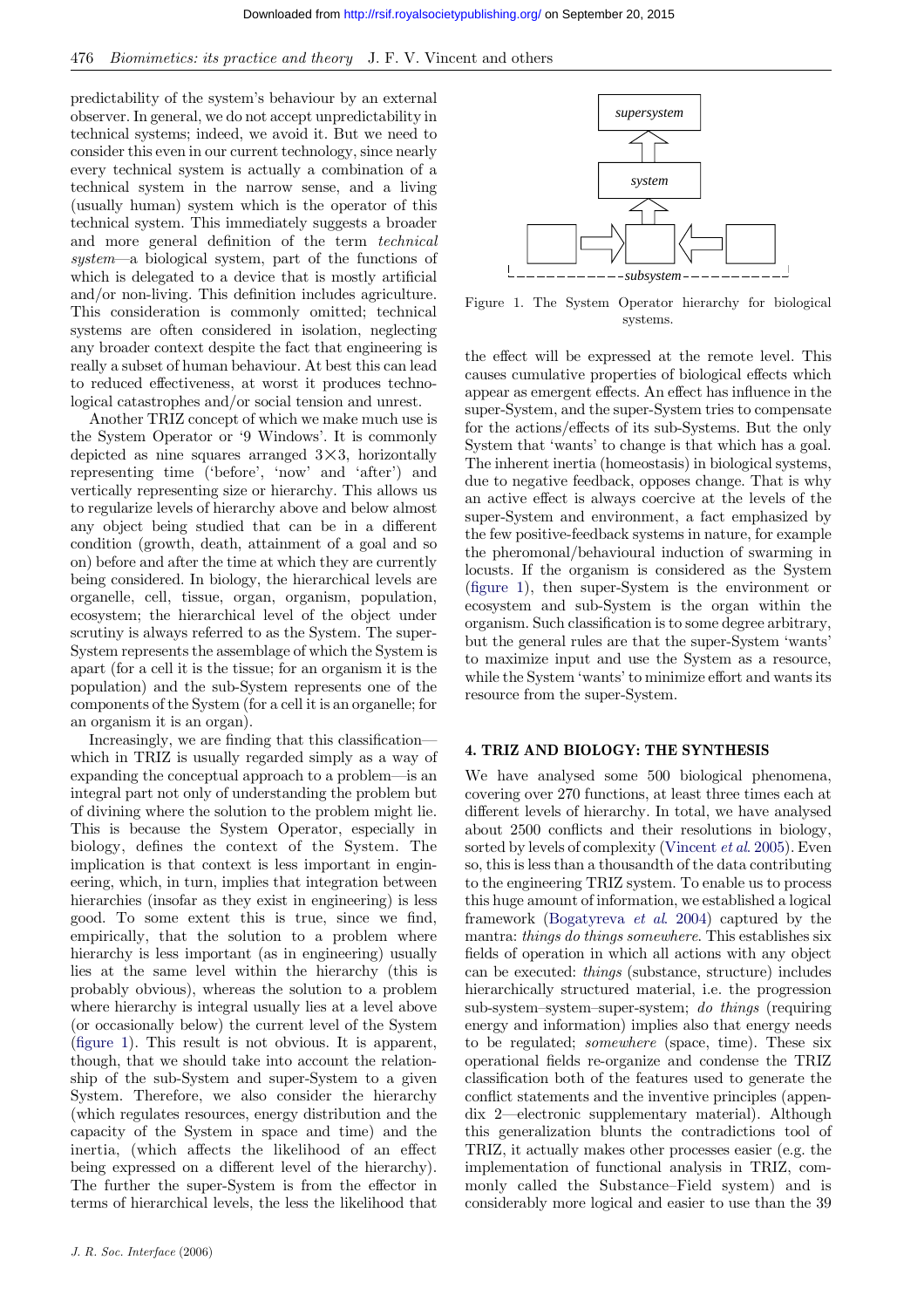Table 1. [PRIZM](http://rsif.royalsocietypublishing.org/) [matrix](http://rsif.royalsocietypublishing.org/) [derived](http://rsif.royalsocietypublishing.org/) [from](http://rsif.royalsocietypublishing.org/) [stand](http://rsif.royalsocietypublishing.org/)ard TRIZ matrix.

<span id="page-6-0"></span>

| fields      | substance        | structure | space               | time          | energy              | information              |
|-------------|------------------|-----------|---------------------|---------------|---------------------|--------------------------|
| substance   | 6 10 26 27 31 40 | 27        | 14 15 29 40         | 3 27 38       | 10 12 18 19 31      | 3 15 22 27 29            |
| structure   | 15               | 18 26     | 1 13                | 27 28         | 19.36               | 1 23 24                  |
| space       | 8 14 15 29 39 40 | 1 30      | 4 5 7 - 9 14 17     | 4 14          | 6 8 15 36 37        | $115 - 1730$             |
| time        | 3.38             | 4 28      | 5 14 30 34          | 10 20 38      | 19 35 36 38         | 22 24 28 34              |
| energy      | 8918193136-38    | 32        | 12 15 19 30 36 - 38 | 6 19 35 - 37  | 14 19 21 25 36 - 38 | 2 19 22                  |
| information | 3 11 22 25 28 35 | 30        | 1 4 16 17 39        | 9 22 25 28 34 | 26 19 22 32         | 2 11 12 21 - 23 27 33 34 |

Table 2. PRIZM matrix derived from biological effects: BioTRIZ.

| fields                                                           | substance                                                                | structure                                                                                                                                                         | space                                                           | time                                                                            | energy                                                                                    | information                                                                        |
|------------------------------------------------------------------|--------------------------------------------------------------------------|-------------------------------------------------------------------------------------------------------------------------------------------------------------------|-----------------------------------------------------------------|---------------------------------------------------------------------------------|-------------------------------------------------------------------------------------------|------------------------------------------------------------------------------------|
| substance<br>structure<br>space<br>time<br>energy<br>information | 13 15 17 20 31 40<br>1 10 15 19<br>3 14 15 25<br>1 3 15 20 25 38<br>1622 | $1 - 3$ 15 24 26<br>1 15 19 24 34<br>$2 - 5101519$<br>$1-46151719$<br>1 3 13 14 17 25 31 1 3 5 6 25 35 36 40<br>1 3 6 18 22 24 32 34 40 3 20 22 25 33 2 3 9 17 22 | 1 5 13 15 31<br>10<br>4 5 36 14 17<br>$1 - 4738$<br>1 3 4 15 25 | 15 19 27 29 30 36 9 25 31 35<br>124<br>1 19 29<br>2 3 11 20 26<br>3 10 23 25 35 | 12.4<br>1 3 4 15 19<br>3 9 15 20 22 25<br>3 5 9 22 25 32 37 1 3 4 15 16 25<br>1 3 6 22 32 | 3 25 26<br>1 3 4 15 19 24 25 35<br>3 15 21 24<br>$1 - 3$ 10 19 23<br>3 10 16 23 25 |

contradictions system. Moreover, it is more complete, in that the conflict matrix that is constructed from these fields has all the cells occupied. This more general TRIZ matrix (which we name PRIZM—Pravila Reshenija Izobretatel'skih Zadach Modernizirovannye—translated as 'The Rules of Inventive Problem Solving, Modernized') is now used to place the inventive principles of TRIZ into a new order that more closely reflects the biological route to the resolution of conflicts. We call this new matrix BioTRIZ.

We can now compare the types of solution to particular pairs of conflicts which are arrived at in technology via classical TRIZ, and in biology. Although the problems commonly are very similar, the inventive principles that nature and technologies use to solve problems can be very different (tables 1 and 2).

In fact, the similarity between the TRIZ and BioTRIZ matrices is only 0.12, where identity is represented by 1. Only the principles of spatial composition are significantly similar (0.73) in biology and technology. The differences are in large part to do with the pervasive presence of hierarchy in biological structures and systems. But they are also to do with the degree of detail it is possible to incorporate into a structure which, like an organism, is self-assembled and even designed by the forces of molecular interaction (Vincent 1999, 2005).

Hierarchy is exceedingly important in the solution of problems (see above); this is not obvious because our current technologies are either not significantly hierarchical, or ignore any hierarchical [structure. However,](#page-11-0) a strictly scalar approach is difficult since many basic biological functions occur in organisms over a very wide range of sizes. Thus, the basic processes of cellular metabolism are more or less invariant from protista to large mammals; complexity and added functionality are achieved by adding levels of hierarchy which can be quantified quasistatically by considering the number of cell types in an organism (Bonner 1965), or in a more dynamic way by considering the provision of infrastructure (West & Brown 2005). The hierarchical approach is also difficult to use, since in engineering (taken here to represent the entire spectrum of effects which people impose on the world in an attempt to make it more habitable) hierarchy is not as well developed as in biology. The definition of cause and effect needs clarification: in physical terms, ambient pressure (cause) dictates the temperature of the boiling point of pure water (effect); in biological terms, an effect is a problem to be solved by the organism and the cause is the method of solution. Changing the boiling temperature invokes the operation field energy as does changing pressure. These are at the substance level of hierarchy. At the molecular level of hierarchy we would say, 'the speed at which molecules move in a liquid (operation field is time) depends on the pressure (operation field is energy) and temperature (energy) which we apply to them.' Appendix 3 of the electronic supplementary material illustrates our classification of effects.

We can now comment quantitatively on the differences between biology and technology (figures 2 and 3) At size levels of up to 1 m, where most technology is sited, the most important variable for the solution of a problem is manipulation of energy usage (up to 60% of the time), closely followed by use of ma[terial \(figure 2\)](#page-7-0). Thus, faced with an engineering problem, our tendency is to achieve a solution by changing the amount or type of the material or changing (usually increasing) the energy requirement. But in biology the most i[mportan](#page-7-0)t variables for the solution of problems at these scales are information and space (figure 3). This can be illustrated by comparing the functionality of biological and manmade polymers, proteins and polysaccharides. People have produced over 300 polymers, but none of them is as versatile or responsive [as these](#page-7-0) two biological polymers. For example, at the primary level, proteins are remarkably similar in the energy required for their synthesis since the peptide bond is the pervasive motif. However, there is a wide range varying from inert fibrous (such as collagen or silk) to responsive fibrous (such as muscle) and from inert globular (such as skeletal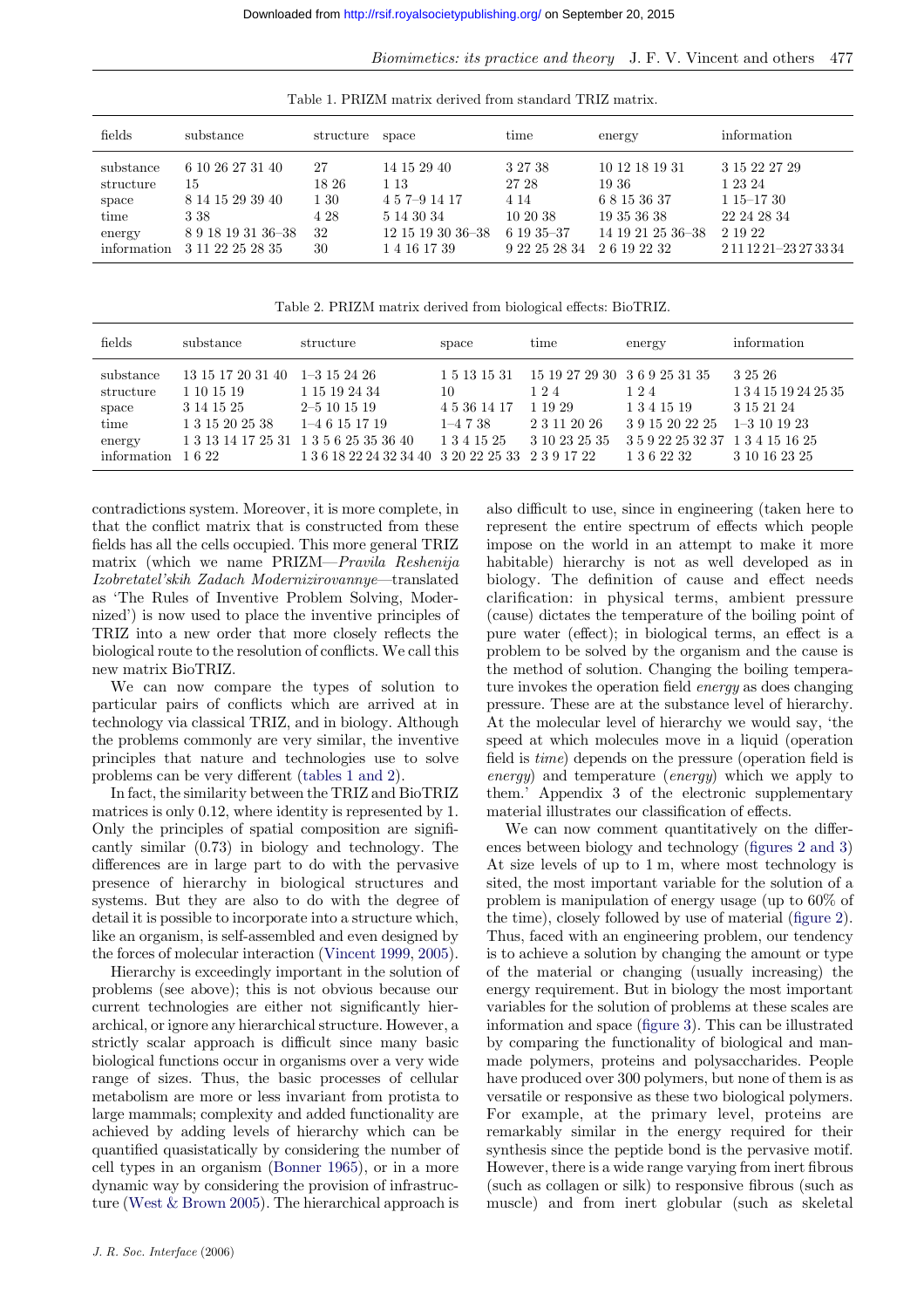<span id="page-7-0"></span>

Figure 2. Engineering TRIZ solutions arranged according to size/hierarchy.



Figure 3. Biological effects arranged according to size/hierarchy.

proteins in insects) to responsive globular (such as enzymes). The difference between these proteins is less to do with the energy required for their synthesis than the complement and order of the amino acids, which is a derivation of information stored in the DNA of the nucleus or elsewhere. Space is also relevant, since the shape of the protein is an essential part of its function. The same story pertains when considering biological hard tissues. Calcium, and less commonly silicon, derivatives are commonest, and carbonates and phosphates are predominant. This limited range of chemicals (with the occasional addition of iron, zinc or manganese) suffices for nearly all biological hard materials. In insect cuticle, the main variety of function is achieved by making complex composites with anything up to 10 constituents and a range of properties (like Young's modulus), thus covering several orders of magnitude with a single material (Vincent & Wegst 2004).

This comparison between the few materials of biology and the many materials of technology has been made commonly, but never explained functionally. We can now do this. I[t appears that biologica](#page-11-0)l systems have developed relatively few synthetic processes at low size at which the contribution of energy is significant; but the main variety of function is achieved by manipulations of shape and combinations of materials at larger sizes achieved by high levels of hierarchy, where energy is not an issue. This is a very subtle biomimetic lesson. Instead of developing new materials each time we want new functionality, we should be adapting and combining the materials we already have. Obviously, we are doing this to an extent, but it is unclear whether we recognize this as a significant route rather than a route of convenience.

[In](http://rsif.royalsocietypublishing.org/) [order](http://rsif.royalsocietypublishing.org/) to approach this, we note that engineering materials can be mapped with property dimensions, such as mechanical, thermal, electrical, optical and cost. These maps show significant gaps in property space, which can sometimes be filled with hybrids of two or more materials  $(A, B)$  or of material and space  $(=A+$  $B+$  shape+scale; Ashby & Brechet 2003). Particulate and fibrous composites are examples of one type of hybrid, but there are also sandwich structures, foams, lattice structures and others. The structural variables expand the desig[n space of homogeneo](#page-10-0)us materials, allowing the creation of new materials with specific property profiles. Although it can be difficult and expensive to make a successful hybrid, so is the alternative of developing a new material. Both routes involve exploration of property space; the hybrid will be more likely to deliver the required properties, but the quality may be compromised by factors, such as chemical incompatibility of the components. We already have some tools to short-circuit this process: for instance, a database of composites, of reinforcing fibres, chemistries and choice of structure; these methods allow promising hybrids to be identified. To go further, we should attenuate a significant number of our materials synthesis systems, concentrating on those with the least energy requirement and the greatest initial variability, and generate the required functionality by closer control of the information content (e.g. monomer sequence). We can also realize the potential of nanotechnology, which is to escape from the nano approach as soon as possible, and progress to making larger structures which can self-assemble in a programmed manner using the information captured as, for instance, the type and arrangement of monomers along the polymer chain. Another implication of this argument is that we should have a database of the engineering properties and hybridization potential of both technical and biological materials. The database of technical materials is comparatively well known; that of biological materials is due almost entirely to the efforts of Wegst (Wegst  $\&$ Ashby 2004) and is as yet unavailable generally.

#### 5. THE EXPANSION OF TRIZ

[In order to d](#page-11-0)evelop TRIZ as a framework for biomimetics, we first have to make biological information available within its structure by cataloguing and classifying the effects of the actions, and mechanisms of functioning, of biological systems, and perhaps modify and expand TRIZ, so that it can cope with the extra varieties of input information. For this task, we need the framework to be suitable for describing and classifying both engineering and biological data. In general, we have to:

- find patterns in the solution of problems in technology (the original TRIZ system);
- find patterns in the solution of problems in biology (develop a modified, BioTRIZ, system);
- make these patterns compatible within a new general Biomimetic TRIZ.

The data from technology and biology present a continuum of variables and contradictions at different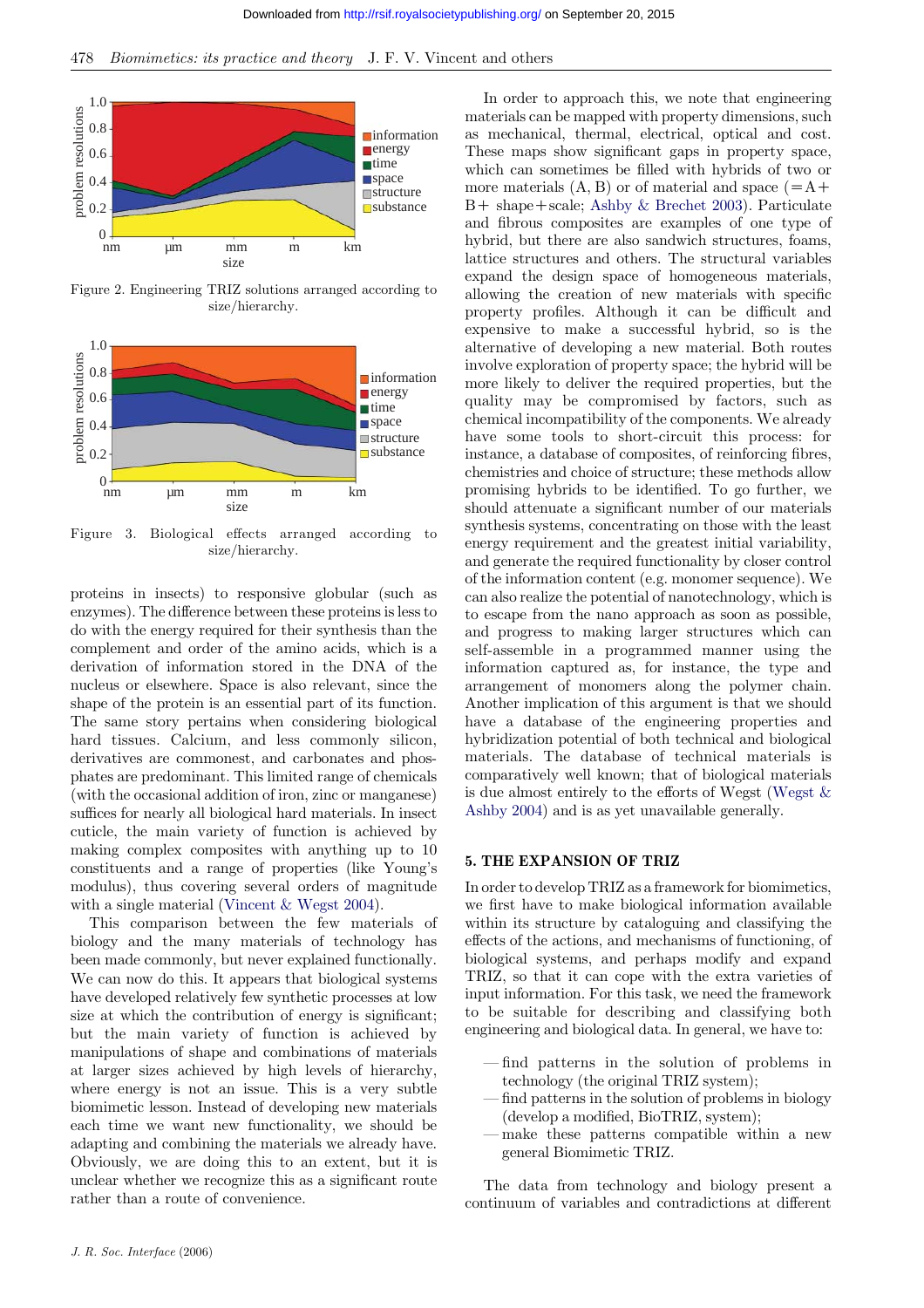<span id="page-8-0"></span>levels of complexity—from a cellula[r](http://rsif.royalsocietypublishing.org/) [organelle](http://rsif.royalsocietypublishing.org/) [to](http://rsif.royalsocietypublishing.org/) [an](http://rsif.royalsocietypublishing.org/) ecosystem, from a single transistor in a microcontroller to a fleet of aircraft. The biological data have to be structured into a framework that is compatible with technology to operate with this large amount of very varied information. Initially, we designed auxiliary conflict matrices for biological structures and environments, and for causes and limits of actions. These allow us to break natural data into engineering-like chunks of information and cover the primary TRIZ components of 'function', 'effect' and 'conflict'. The matrix we have developed takes account of:

- an object and its parts (which are accounted for in the TRIZ contradiction matrix);
- the environment in which the object operates;
- the limits and causes of action;
- the ultimate purpose of action;
- the resources and auxiliary systems involved.

It incorporates the ideas of several TRIZ tools within a single context, and is thus not only a database of physical effects, but also a database of intention and motivation. This is needed because biological systems are teleological. Their goal is a condition that enhances the reproduction of the individual. Thus, no biological system can be described as having only emergent behaviour. Although a computer model can describe the behaviour of ants or termites in the apparent absence of a target state, the goal has been set by the experimenter. In real life, the goal is set implicitly by the individual organism or by its forbears, and the function of a biological system is the action needed to achieve a useful or desired condition. In technical systems, the achievement of the goal is delegated to a technical device, but the goal remains the same: the future condition of the system. So, the function of a technical system is the action needed to achieve a useful or desired condition with the help of a technical device. The technical effect is equivalent to the use of tools, a phenomenon observed in many mammals, birds and insects. Technology is not uniquely human. An isolated technical system cannot set its own goals, although a machine with embedded logic functions could transgress this differentiation (Vincent et al. 2005).

#### 6. BIOMIMETICS USING TRIZ

We need to show t[hat the introduction](#page-11-0) of biology into TRIZ does not compromise its ability to solve engineering problems and yet makes it compatible with the natural solutions to various problems from biology. This is best shown with a case study. The sequence of solving the problem is:

(i) define the problem in the most general, yet precise way. It is essential to avoid specific directions of thought or premature solution of the problem. One should also avoid special terminology, because it inevitably confines the thinking space to the existing (i.e. conventional) sphere. Then list the desirable and undesirable properties and functions;



Figure 4. The 'cat-paw' wheel,  $(a)$  inflated and  $(b)$  ready for icy surfaces.

- (ii) analyse and understand the problem and so uncover the main conflicts or contradictions. The technical conflicts are then identified in the TRIZ matrix<sup>2</sup> and listed. Find the functional analogy in biology (look into the PRIZM) or go to the biological conflict matrix (table 2);
- (iii) compare the solutions recommended by biology and TRIZ. Find the common solutions for biological and engineering fields. List the technical and biological principles t[hus reco](#page-6-0)mmended;
- (iv) based on these common solutions, build a bridge from natural to technical design. To make the technical and biological systems compatible, make a list of their general recommended compositions;
- (v) to create a completely new technology, add to the basic TRIZ principles some pure technical or pure biological ones (e.g. those listed in appendix 1 electronic supplementary material).

#### 6.1. Case study: the cat's claw wheel

In many areas, the winter temperatures go below  $0^{\circ}C$ , leading to dangerously icy road conditions. But the spikes or chains often attached to wheels for the whole winter damage ice-free roads. It is inconvenient to be changing continually between special winter and summer tyres or putting chains on and off the wheels. It would be better to have an *instantly changing tyre*, which would be a conventional rubber tyre on an ice-free road and able to generate high friction on an icy surface. Thus, we have a typical TRIZ conflict, with requirements to be soft and smooth and to be solid, hard and sharp. It is also possible to formulate our problem as: 'we need adequate friction between a wheel and a road under variable road surface conditions.' The friction must also vary without the weight of the vehicle changing. Now follow the steps above and try to find a biomimetic solution. How can we maximize the grip of the tyre to the road surface under all driving conditions? How can we change the gripping mode instantly when the type of surface changes? A relevant functional biological prototype would be a cat's paw with claws that can be withdrawn, allowing the soft pad to contact the ground.

<sup>&</sup>lt;sup>2</sup>The classical TRIZ contradiction matrix, at  $39\times39$  elements, is much larger than the PRIZM matrix, more detailed and more difficult to use. It is available from many sources (e.g. TRIZ Journal on the Internet) and so is not provided here.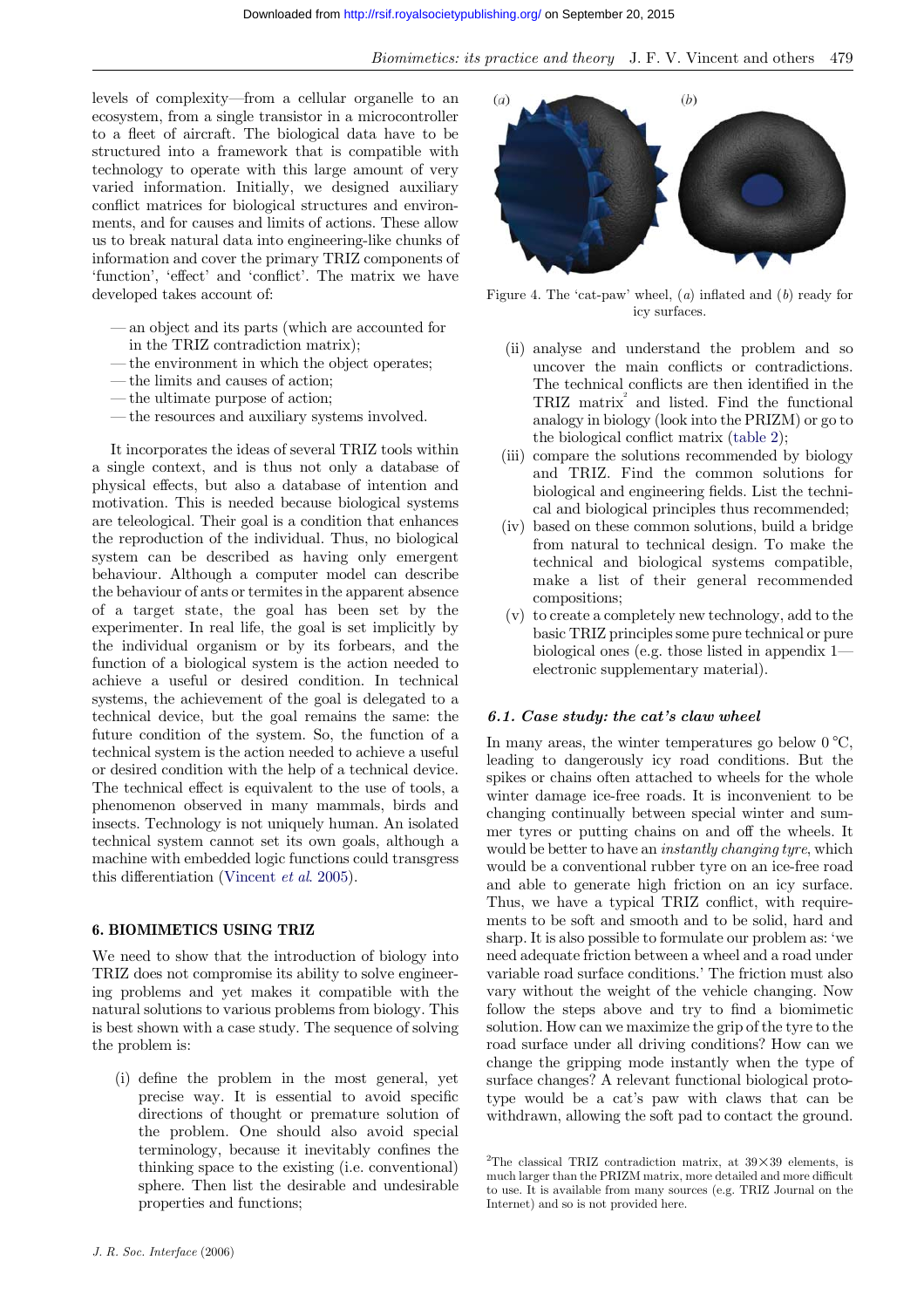|--|

| fields of operation                                              | substance                    | structure | space                    | time                        | energy       | information  |
|------------------------------------------------------------------|------------------------------|-----------|--------------------------|-----------------------------|--------------|--------------|
| substance<br>structure<br>space<br>time<br>energy<br>information | 0.18<br>0.36<br>0.18<br>0.22 | 0.17      | 0.22<br>0.73<br>0<br>0.2 | 0.2<br>0.25<br>0.25<br>0.22 | 0.29<br>0.18 | 0.28<br>0.36 |

Let us compare the suggestions from the conventional  $39\times39$  TRIZ matrix with our  $6\times6$  PRIZM TRIZ and biological matrices (tables 2 and 3).

The conflict is that force in contact with the road should increase (feature 10) but not by increasing the weight of the vehicle (feature 1), which would be the usual way to increa[se the normal](#page-6-0) force, with the TRIZ matrix suggesting IP 1 Segmentation; IP 8 Anti-weight; IP 18 Mechanical vibration and IP 37 Thermal expansion. The solutions suggested by nature from the Bio-TRIZ matrix are:

- IP 1 Segmentation: the cat's paw is segmented into several pads and claws;
- $-\text{IP } 3$  *Local quality*: the paw is not sharp in its entirety, but only at some points—at the operating zones of the claws;
- $-\text{IP}$  14 *Spheroidality or curvature*: the pads are spheroidal, the claws are curved;
- IP 15 Dynamics: the claws can be deployed or retracted at will;
- IP 17 Another dimension: giving the contact surface a third dimension, i.e. the soft paw pad with the retracted claws is quasi-planar; when the claws are deployed the paw moves into the third plane.

Alternatively, we can reduce the contact area to maximize ground contact stress (feature 5) without changing the weight of the vehicle (feature 1): how to minimize contact surface area without losing weight of the object—the field 5/1 in the TRIZ matrix. In this case, TRIZ recommends IP 2 Taking out; IP 4 Asymmetry; IP 17 Another dimension and IP 29 Pneumatics and hydraulics. Solutions from the Bio-TRIZ matrix repeat those above:

 $-\text{IP } 3$  Local quality;

- IP 15 Dynamics;
- IP 17 Another dimension.

These again suggest versatile claws, which can be retracted and protracted according to necessity.

The third conflict can be formulated as: how can the wheel possess the quality *sharpness* only under icy conditions and/or how to grip the road surface, or how to reduce the ground contact area without losing adaptability and composition stability. This points to fields 5/35 and 5/13 in the TRIZ conflict matrix, and IP 2 Taking out; IP 11 Prior cushioning; IP 13 The other way round; IP 15 Dynamics; IP 30 Flexible shells and

thin films and IP 39 Inert atmosphere. The Bio-TRIZ matrix recommends

— IP 1 Segmentation;

— IP 17 Another dimension;

— IP 19 Periodic action.

Overall, the principles held in common between the three conflict pairs are IP 1, IP 15 and IP 17. This suggests that sharp and soft parts should be segmented and/or alternately structured (arranged in space), perhaps as multiple claws and pads. These alternating units should be alternated in time as well, in other words, soft and sharp modes of operation of the wheel should be switched on and off in time. And eventually, IP 17 clearly indicates the necessity to design some spikes (claws, serrations, teeth and so on) to provide adequate grip for the wheel. All this shows that we should design the wheel/tyre with spikes, which will operate like cat's claws—dynamically, according to the prevailing road conditions. The wheel and tyre already possesses IP 29 Pneumatics and hydraulics and IP 30 Flexible shells and thin films—the flexible pneumatic rubber tyre. IP 2 Taking out should be also employed as already recommended above. It means that the alternated segmented parts due to their dynamics should perform the 'soft' and 'sharp' modes due to the taking out principle. And the last (but not least) point is that one should pay attention to IP 13 The other way round. It means that the supposed wheel with the retractable/ protractible claws is much easier to design vice versa the rigidly mounted claws are combined with the inflatable/deflatable soft part, the pneumatic tyre. Technically, it is much more convenient to inflate and deflate a tyre than to make sophisticated actuating protraction and retraction mechanism for numerous spikes. Eventually, the wheel would look like figure 4.

# 6.2. Other TRIZ tools in biomimetics

We have described the relevance of only one of [the TRI](#page-8-0)Z tools, the contradiction matrix, and related it to the System Operator and hierarchy. TRIZ offers more similarities between biology and engineering, notably in its Evolutionary Trends series, where the tendency of technical systems is to evolve towards increased functional complexity and versatility, often with associated structural simplicity (Pahl & Vincent 2002). In both technology and biology, control systems tend towards decentralized feedback; skeletal structures tend towards compliance and flexibility (although obviously gravity exerts a constraint [on this tendency\). We](#page-10-0) have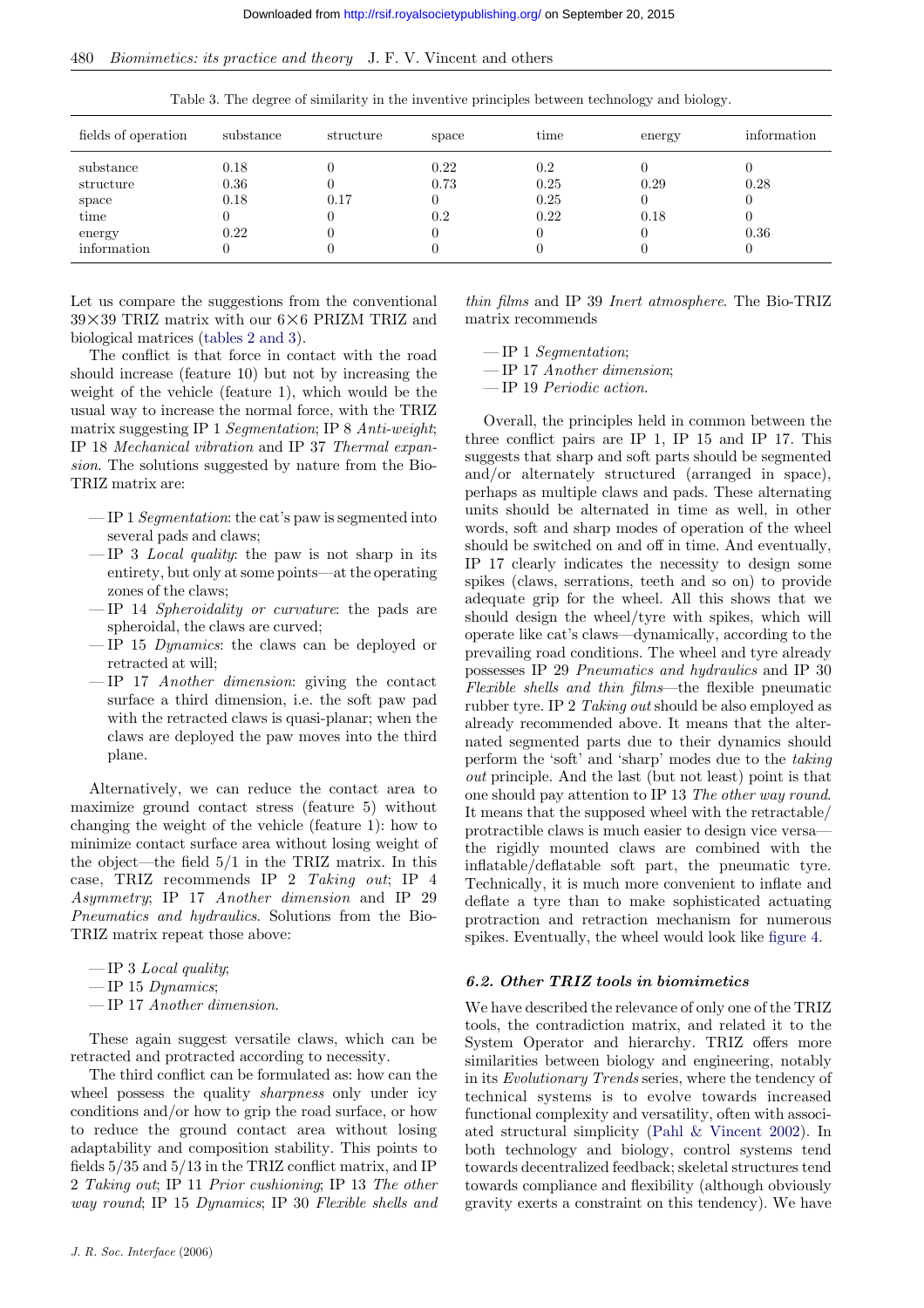<span id="page-10-0"></span>merely observed these remarkable [parallels](http://rsif.royalsocietypublishing.org/) [without](http://rsif.royalsocietypublishing.org/) attempting analysis of any sort. It would be a fruitful area for palaeontological comparisons and predictions, and could either highlight constraints in biology that had been overlooked, or could suggest evolutionary trends in technology which biology has been able to exploit more effectively or which technology has ignored. A combination of functional analysis and the identification of inventive principles gives a more sophisticated method called Substance–Field (or Su-Field or S-Field) analysis.

Other TRIZ tools are methods mostly to help sharpen the definition of a problem and to ensure that the problem is not wrongly named or identified, which could lead to the adoption of a wrong or inappropriate solution.

# 7. CONCLUSION

Biomimetics is not a new way of adapting ideas from biology, but it is currently empirical in its approach. If it is to build on current successes, and to be able to serve our technological society, then it needs some sort of regularizing, best introduced as a set of common principles. Such principles exist in TRIZ, and it is in this area that there seems to be the most promise for establishing a transparent method for technologists to access biology, which they otherwise view as an arcane and complex world. This is because while TRIZ was developed as a systems approach for engineering, biology is, itself, a system. The benefits to be gained from biomimetics are not yet totally obvious, other than to deepen the human race's box of technical tricks. However if, as our study (and indeed many other studies) suggests, biological functions and processes are less reliant on energy, then the implications could be very significant. That this change in our approach to technology and engineering could be achieved by developing nanotechnology (see above) would surely please Richard Feynman (1959).

We thank the EPSRC for funding this project.

#### REFERENCES

- Altshuller, G. 1999 The innovation algorithm, TRIZ, systematic innovation and technical creativity. Worcester, MA: Technical Innovation Center Inc.
- Anderson, A. J. & McOwan, P. W. 2003 Model of a predatory stealth behaviour camouflaging motion. Proc. R. Soc. B 270, 489–495. (doi:10.1098/rspb.2002.2259)
- Anon. 2005 DaimlerChrysler Hightech Report 2005, pp. 58–63. http://www.daimlerchrysler.com/Projects/c2c/ channel/documents/783295\_Gone\_Fishin.pdf.
- Ashby, M. F. & Brechet, Y. J. M. 2003 Designing hybrid materials. Acta Mater. 51[, 5801–5821. \(doi:](http://dx.doi.org/doi:10.1098/rspb.2002.2259)10.1016/S1359- 6454(03)00441-5)
- Autumn, K. et al[. 2001 Evidence for van der Waals adhesion in](http://www.daimlerchrysler.com/Projects/c2c/channel/documents/783295_Gone_Fishin.pdf) gecko setae. [Proc. Natl Acad. Sci. USA](http://www.daimlerchrysler.com/Projects/c2c/channel/documents/783295_Gone_Fishin.pdf) 99, 12 252–12 256. (doi:10.1073/pnas.192252799)
- Bannasch, R. 1993 Drag minimisation on [bodies of revolution](http://dx.doi.org/doi:10.1016/S1359-6454(03)00441-5) [in nature and eng](http://dx.doi.org/doi:10.1016/S1359-6454(03)00441-5)ineering. In Int. Airship Conf., pp. 79–87. University of Stuttgart.
- Barthlott, W. & Neinhuis, C. 1997 Purity of the sacred lotus, [or escape from contamination](http://dx.doi.org/doi:10.1073/pnas.192252799) in biological surfaces. Planta 202, 1–8. (doi:10.1007/s004250050096)
- Bartol, I. K., Gharib, M., Webb, P. W., Weihs, D. & Gordon, M. S. 2005 Body-induced vortical flows: a common mechanism for self-corrective trimming control in boxfishes. J. Exp. Biol. 208, 327–344. (doi:10.1242/jeb.01356)
- Bechert, D. W., Bruse, M., Hage, W. & Meyer, R. 2000 Fluid mechanics of biological surfaces and their technological application. Naturwissenschaften 87, 157–171. (doi:10. 1007/s001140050696)
- Bernhard, C. G., Miller, W. H. & Møll[er,](http://dx.doi.org/doi:10.1242/jeb.01356) [A.](http://dx.doi.org/doi:10.1242/jeb.01356) [R.](http://dx.doi.org/doi:10.1242/jeb.01356) [1965](http://dx.doi.org/doi:10.1242/jeb.01356) [The](http://dx.doi.org/doi:10.1242/jeb.01356) [insec](http://dx.doi.org/doi:10.1242/jeb.01356)t corneal nipple array. A biological, broad-band impedance transformer that acts as a antireflection coating. [Acta](http://dx.doi.org/doi:10.1007/s001140050696) Physiol. Scand. 63, 1–79.
- Bo[gatyrev, N. R. 2000](http://dx.doi.org/doi:10.1007/s001140050696) Ecological engineering of survival. Novosibirsk, Russia: Publishing house of SB RAS.
- Bogatyreva, O., Shillerov, A. & Bogatyrev, N. 2004 Patterns in TRIZ contradiction matrix: integrated and distributed systems. In Proc. ETRIA World Conference, TRIZ Future 2004, Florence, Italy, 5 November 2004, pp. 35–42. Hannover: European TRIZ Association.
- Bonner, J. T. 1965 Size and cycle. Princeton, NJ: Princeton University Press.
- Chaplin, R. C., Gordon, J. E. & Jeronimidis, G. 1983 Development of a novel fibrous composite material. USA Patent no. 4 409 274.
- Coineau, Y. & Kresling, B. 1987 Les inventions de la nature et la bionique. Paris, France: Museum National d'Histoire Naturelle.
- Domb, E. 1998 The 39 features of Altshuller's contradiction matrix. TRIZ J. See http://www.triz-journal.com/archives/ 1998/11/d/index.htm.
- Feynman, R. P. 1959 There's plenty of room at the bottom. Eng. Sci. 23, 22–36.
- Geim, A. K., Dubonos, S. V., Grigorieva, I. V., Novoselov, K. S., Zhukov, A[. A. & Shapoval, S. Y. 2003 Micro](http://www.triz-journal.com/archives/1998/11/d/index.htm)[fabricated](http://www.triz-journal.com/archives/1998/11/d/index.htm) [adhesive](http://www.triz-journal.com/archives/1998/11/d/index.htm) [m](http://www.triz-journal.com/archives/1998/11/d/index.htm)imicking gecko foot-hair. Nat. Mater. 2, 461–463. (doi:10.1038/nmat917)
- Gordon, J. E. & Jeronimidis, G. 1980 Composites with high work of fracture. Phil. Trans. R. Soc. A 294, 545–550.
- Harkness, J. M. 2001 A lifetime of connections—Otto Herbert Schmitt, 1913–1998. Phys. Perspect. See http://www. thebakken.o[rg/research/Schmitt/O](http://dx.doi.org/doi:10.1038/nmat917)tto.htm.
- Jones, K. D. & Platzer, M. F. 2002 On the design of efficient micro air vehicles. In Design and nature (ed. C. A. Brebbia, L. J. Sucharov & P. Pascolo), pp. 67–76. Udin[e, Italy: WIT](http://www.thebakken.org/research/Schmitt/Otto.htm) Press.
- La[i,](http://www.thebakken.org/research/Schmitt/Otto.htm) [J.](http://www.thebakken.org/research/Schmitt/Otto.htm) [C.](http://www.thebakken.org/research/Schmitt/Otto.htm) [S.](http://www.thebakken.org/research/Schmitt/Otto.htm) [&](http://www.thebakken.org/research/Schmitt/Otto.htm) [Platzer,](http://www.thebakken.org/research/Schmitt/Otto.htm) [M.](http://www.thebakken.org/research/Schmitt/Otto.htm) [F.](http://www.thebakken.org/research/Schmitt/Otto.htm) [2001](http://www.thebakken.org/research/Schmitt/Otto.htm) [Chara](http://www.thebakken.org/research/Schmitt/Otto.htm)cteristics of a plunging aerofoil at zero freestream velocity. AIAA J. 39, 531–534.
- Lee, D. W. 1986 Unusual strategies of light absorption in rainforest herbs. In On the economy of plant form and function (ed. T. J. Givnish), pp. 105–131. Cambridge, UK: Cambridge University Press.
- Li, J.-Q., Sun, J.-R., Ren, L.-Q. & Chen, B.-C. 2004 Sliding resistance of plates with bionic bumpy surface against soil. J. Bionics Eng. 1, 207–214.
- Mason, A. C., Oshinsky, M. L. & Hoy, R. R. 2001 Hyperacute directional hearing in a microscale auditory system. Nature 410, 686–690. (doi:10.1038/35070564)
- Mattheck, C. 1989 Engineering components grow like trees. Karlsruhe, Germany: Kernforschungscentrum.
- McHenry, M. J., Pell, C. A. & Long, J. H. 1995 Mechanical control of swimming speed: stiffness and axial wave form in undulating fish models. [J. Exp. Biol.](http://dx.doi.org/doi:10.1038/35070564) 198, 2293–2305.
- Neville, A. C. 1975 Biology of arthropod cuticle. Berlin: Springer.
- Pahl, A.-K. & Vincent, J. F. V. 2002 Using TRIZ-based evolution trends to integrate biology with engineering design. In TRIZcon 2002 , pp. 26/1–26/15. Philadelphia, PA.